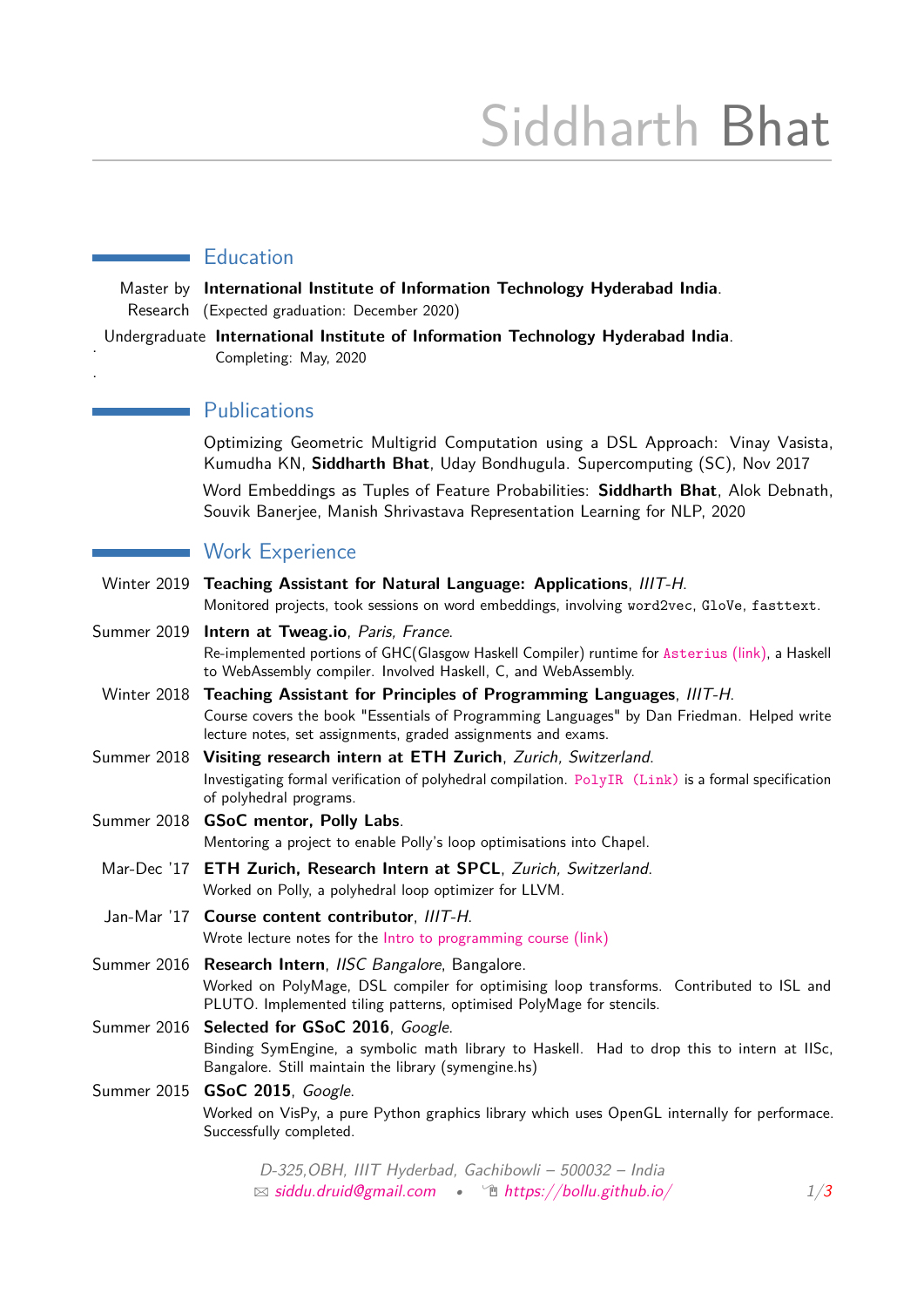|                               | <b>Open Source Contributions</b>                                                                                                                                                                                                      |
|-------------------------------|---------------------------------------------------------------------------------------------------------------------------------------------------------------------------------------------------------------------------------------|
|                               | Coq Submitted issues, bug-fixes, helped improve developer documentation.                                                                                                                                                              |
|                               | VE-LLVM Collaboration with VE-LLVM, a formal semantics of the LLVM compiler toolchain in Coq                                                                                                                                          |
| <b>Polly</b>                  | Implementing support for Fortran, added unified memory abilities to the CUDA backend<br>within Polly, a polyhedral loop optimiser for LLVM. (Link to commits)                                                                         |
|                               | Symengine.hs GSoC 2016. Haskell bindings to SymEngine, a C++ symbolic manipulation library.                                                                                                                                           |
|                               | VisPy GSoC 2015. Rewrote scene graph for performance. Added visuals, high level API for easy<br>use of plotting. Implemented auto-resizing with Cassowary, a linear optimisation library.                                             |
|                               | Rust Contributed to the Rust compiler and ecosystem. Found compiler errors, fixed libraries.<br>Was part of Piston, group of Rust programmers that experimented with writing game<br>engines.                                         |
|                               | Haskell Contributed to the Haskell ecosystem. Reported and fixed bugs in stack, stackage, diagrams,<br>GHC, etc. (Link to GHC commits).                                                                                               |
|                               | PLUTO Source to Source C optimiser for loop nests. Improved the PLUTO API that had gone out<br>of sync with master. Discovered bugs in PLUTO for diamond tiling transforms                                                            |
| PolyMage                      | DSL Compiler than generates C code. Uses Polyhedral Compilation Extended the<br>compiler to add stencils, time iterated-stencils.                                                                                                     |
|                               | PPSSPP PPSSP is a $C_{++}$ open source PSP emulator. Wrote most of the touch handling code.<br>Implemented atomic locks for audio performance.                                                                                        |
|                               | My Projects                                                                                                                                                                                                                           |
|                               | Tiny-optimising- An experiment in re-writing LLVM in Haskell. The goal is to have a minimal optimising<br>compiler compiler framework. Has 137 stars on github                                                                        |
|                               | Simplexhc A custom compiler for a subset of Haskell. The goal is to try and apply <i>polyhedral</i><br>compilation ideas to compile a lazy, pure, functional programming language. with LLVM<br>as a backend. Has 64 stars on github. |
|                               | Sublime A plugin for sublime text to quickly jump between pieces of your codebase. 26k downloads<br>Bookmarks and counting.                                                                                                           |
|                               | Cellular A collection of Cellular Automata written in Haskell. Uses <b>Comonads</b> for abstraction.<br>Automata 130 stars on Github.                                                                                                 |
|                               | Teleport A simple tool to switch between projects written in Haskell. Shows how to write "real<br>world Haskell". Published as a Literal Haskell tutorial. 90 stars on github                                                         |
|                               | TIMi A visual interpreter of the template instantiation machine to understand evaluation of<br>lazy functional languages. 51 stars on github.                                                                                         |
|                               | <b>Miscellaneous</b>                                                                                                                                                                                                                  |
| <b>Barvinok</b>               | Talk at ETH Zurich: Slides describing the barvnok algorithm to count lattice points in<br>polyhedra                                                                                                                                   |
| FunctionalConf<br>'19         | Talk on implementing embedded probabilistic programming languages in Haskell (Slides)                                                                                                                                                 |
| Haskell<br>Exchange 2020      | Talk on optimizing smallpt-hs (a port of a raytracer to haskell) to beat C++ performance<br>(Slides)                                                                                                                                  |
| FPIndia                       | Talk explaning the paper egg: fast and extensible equality saturation. (Slides)                                                                                                                                                       |
| Theory seminar,<br>winter '19 | Talk on impossibility of compass-straightedge constructions using field theory.                                                                                                                                                       |

<span id="page-1-0"></span>D-325,OBH, IIIT Hyderbad, Gachibowli – 500032 – India  $\Box$  [siddu.druid@gmail.com](mailto:siddu.druid@gmail.com) •  $\Box$  [https://bollu.github.io/](http://https://bollu.github.io/) 2[/3](#page-1-0)